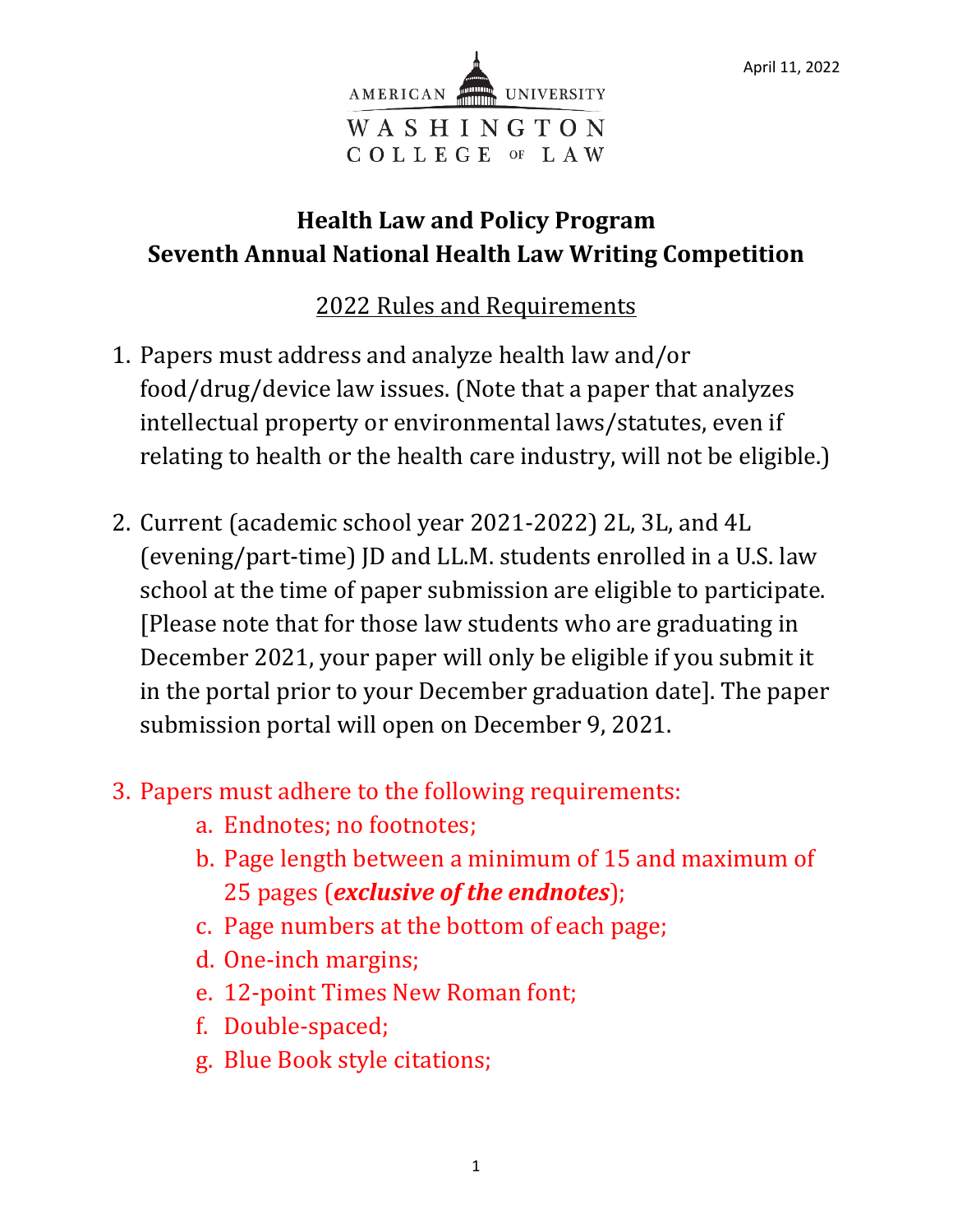- h. The title of the paper at the top of the first page (no table of contents, cover page, charts, graphs, diagrams or illustrations); and
- i. No name or other identifying information on the paper.
- 4. Only one eligible student may write the submitted paper (i.e., no teams or assistance by others).
- 5. A student may submit a paper that he/she wrote in connection with law school coursework, provided that the paper is wholly the work product of the student. *A student may submit more than one paper.*
- 6. The deadline for submission of the Official Entry Form and the paper (in pdf format) is 11:55 pm Eastern time on Monday, May 2, 2022 using the on-line entry system found at: [https://www.wcl.american.edu/impact/initiatives](https://www.wcl.american.edu/impact/initiatives-programs/health/competition/)[programs/health/competition/](https://www.wcl.american.edu/impact/initiatives-programs/health/competition/)
- 7. The paper may not have already been published in any manner. Please note, however, that students are permitted to submit a paper that is pending publication, so long as it has not been published as of May 2, 2022. If the paper will be appearing in a publication after May 2, 2022, the student may submit the paper for this competition, so long as it is wholly the work product of the student.
- 8. Judges will use the following criteria to evaluate each eligible entry: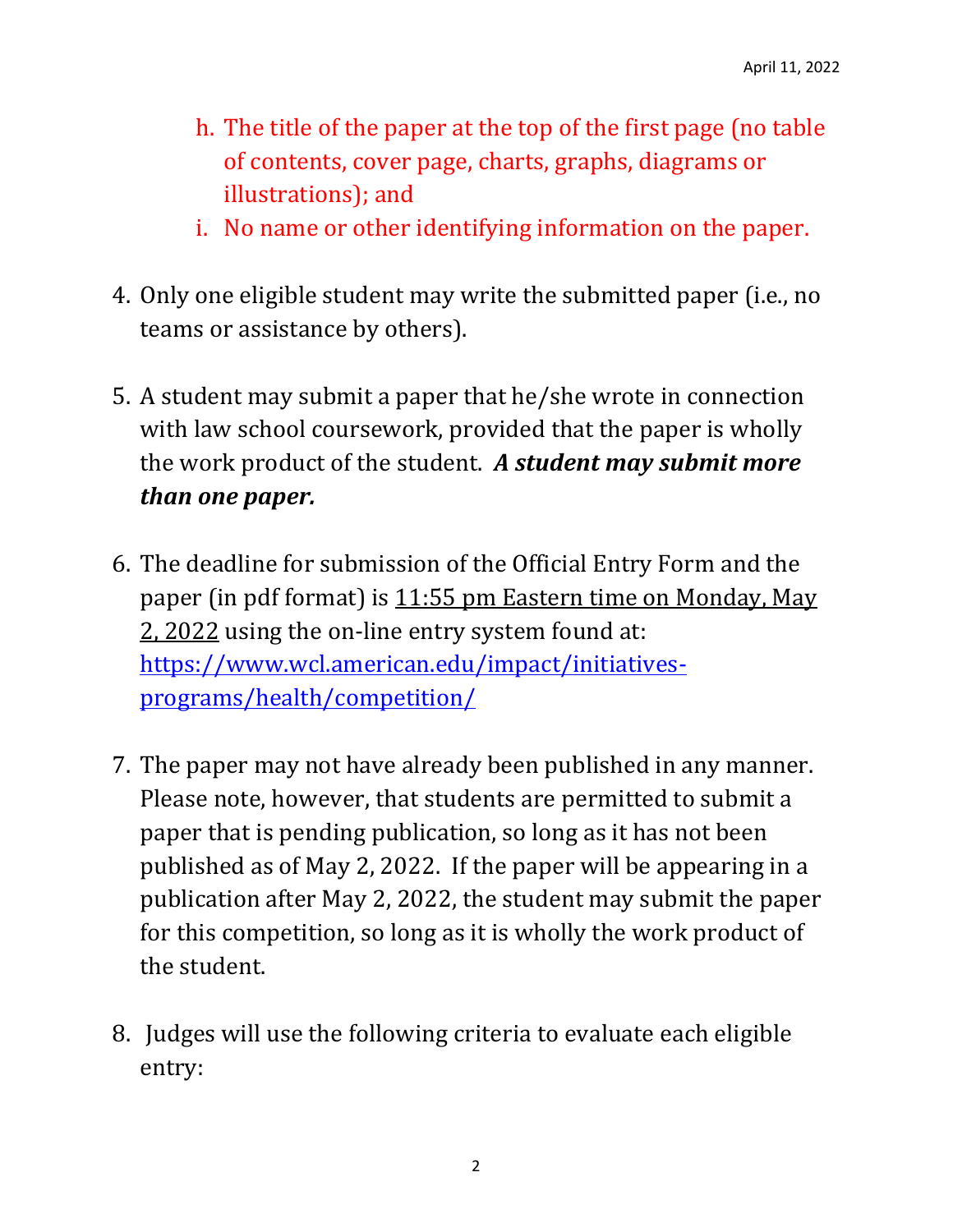- a. Novelty of Legal Issue
- b. Depth of Legal Issue
- c. Depth of Legal Analysis
- d. Clarity
- e. Quality of Writing
- 9. Prizes will be awarded to winners: first place (\$2,000), second place (\$1,500), third place (\$1,000) and honorable mention (\$750). The competition prizes are generously sponsored by American University Washington College of Law alumni. A select panel of impartial judges will evaluate the papers and determine the winners, in the panel's sole discretion. The panel reserves the right to decline to award the prizes if not merited by the papers submitted. The panel's decisions are final.
- 10. Winners will be notified by email in June 2022.
- 11. Winners must submit a Social Security number, a mailing address, and any other documentation that is requested by AUWCL. Students who do not have a Social Security number due to foreign status who otherwise meet the Competition Rules and Requirements are welcome to participate in the Competition but are not eligible to receive the monetary prizes.
- 12. All students who submit an eligible entry will receive a Certificate of Participation electronically in summer 2022. If feasible, a hardcopy of the certificate will be mailed to the address provided on the entry form.